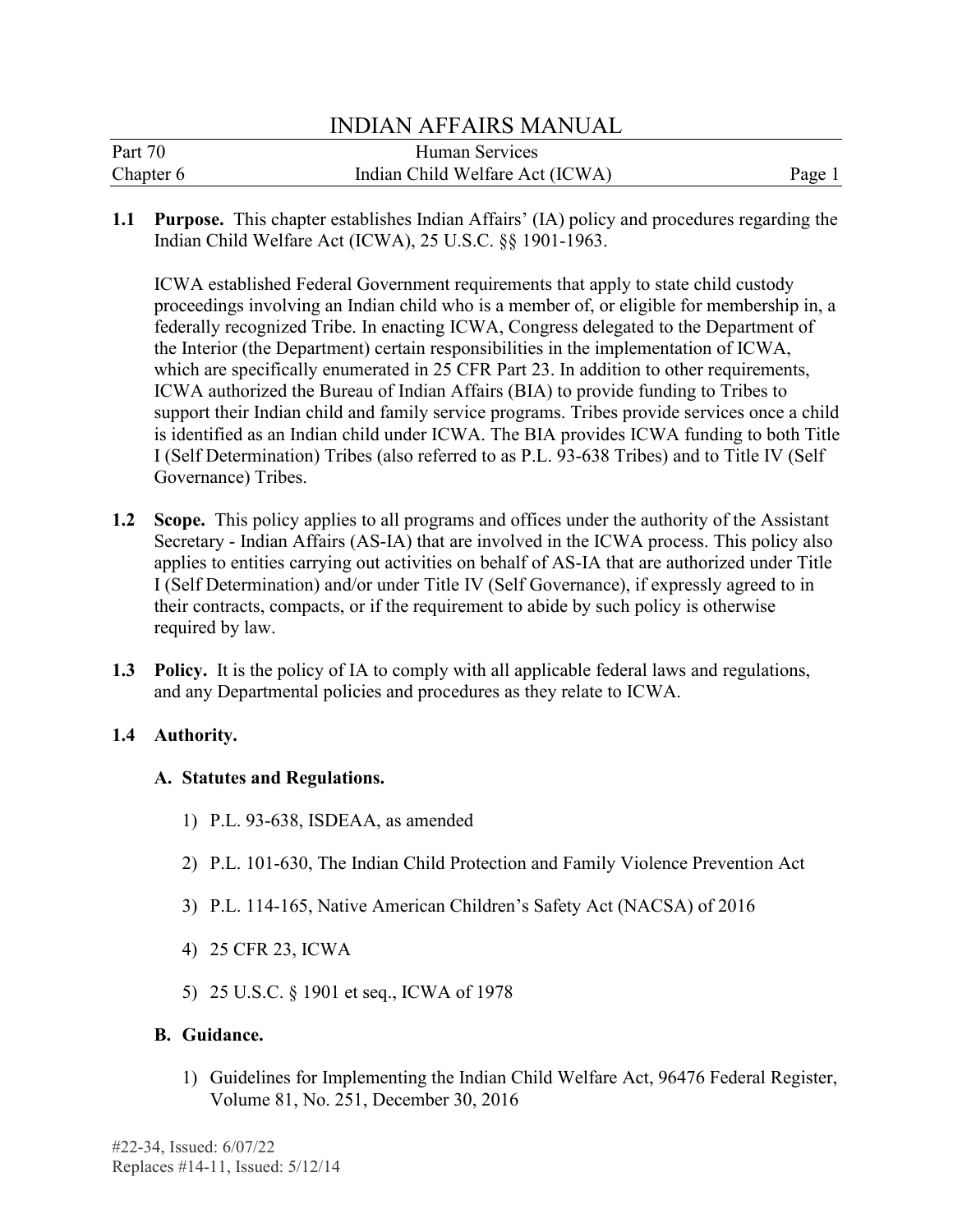| Part 70   | Human Services                  |        |
|-----------|---------------------------------|--------|
| Chapter 6 | Indian Child Welfare Act (ICWA) | Page 2 |

2) Office of Management and Budget (OMB) Circular A-123 Revised, Management Accountability and Control

## **1.5 Responsibilities.**

- directing the update or publication of the ICWA Designated Tribal Agent list, as **A. AS-IA** provides oversight of IA and has authority to appoint a designee responsible for necessary.
- **B.** Director, BIA is responsible for ensuring that IA processes and resources are in place to facilitate compliance with ICWA, including the publication and maintenance of the ICWA Designated Tribal Agent list (25 U.S.C. § 1912 (a), 25 CFR § 23.12).
- **C. Director, Office of Self Governance (OSG)** is responsible for implementation of the Tribal Self Governance Act of 1994, including development and implementation of regulations, policies, and guidance in support of self governance initiatives as they relate to operating IA programs under ICWA grants, contracts, or compacts.
- **D. Deputy Bureau Director (DBD), Office of Indian Services (OIS), BIA** is responsible for approving funding documents for non-base ICWA distributions, as appropriated to the BIA, and for oversight of the maintenance and publication of the ICWA Designated Tribal Agent list (25 U.S.C. § 1912 (a), 25 CFR § 23.12).
- nationwide basis. The DHS Chief also serves as a liaison to coordinate ICWA related services with BIA regions, federally recognized Tribes, and other federal agencies. **E. Chief, Division of Human Services (DHS), OIS** is responsible for providing technical expertise, training, and other materials/guidance as needed to support ICWA on a
- **F. DHS staff** is responsible for the administrative oversight of the ICWA notification process as required by the ICWA (25 U.S.C. § 1912 (a), 25 CFR § 23.11 and § 23.111), including publishing the Designated Tribal Agents for Service of ICWA Notice in the Federal Register, and maintenance of adoption records.
- **G. ICWA Specialist, DHS** is responsible for:
	- 1) managing the adoption notice process as required by 25 CFR § 23.140 and § 23.71;
	- 2) maintaining the federally recognized Tribes listing<sup>[1](#page-1-0)</sup> in the Financial Assistance and Social Services – Case Management System (FASS-CMS Cloud) and the Designated Tribal Agents list in coordination with the servicing Regional Social Worker (RSW);

<span id="page-1-0"></span><sup>&</sup>lt;sup>1</sup> As provided in the annual publication in the Federal Register of the federally recognized Tribes.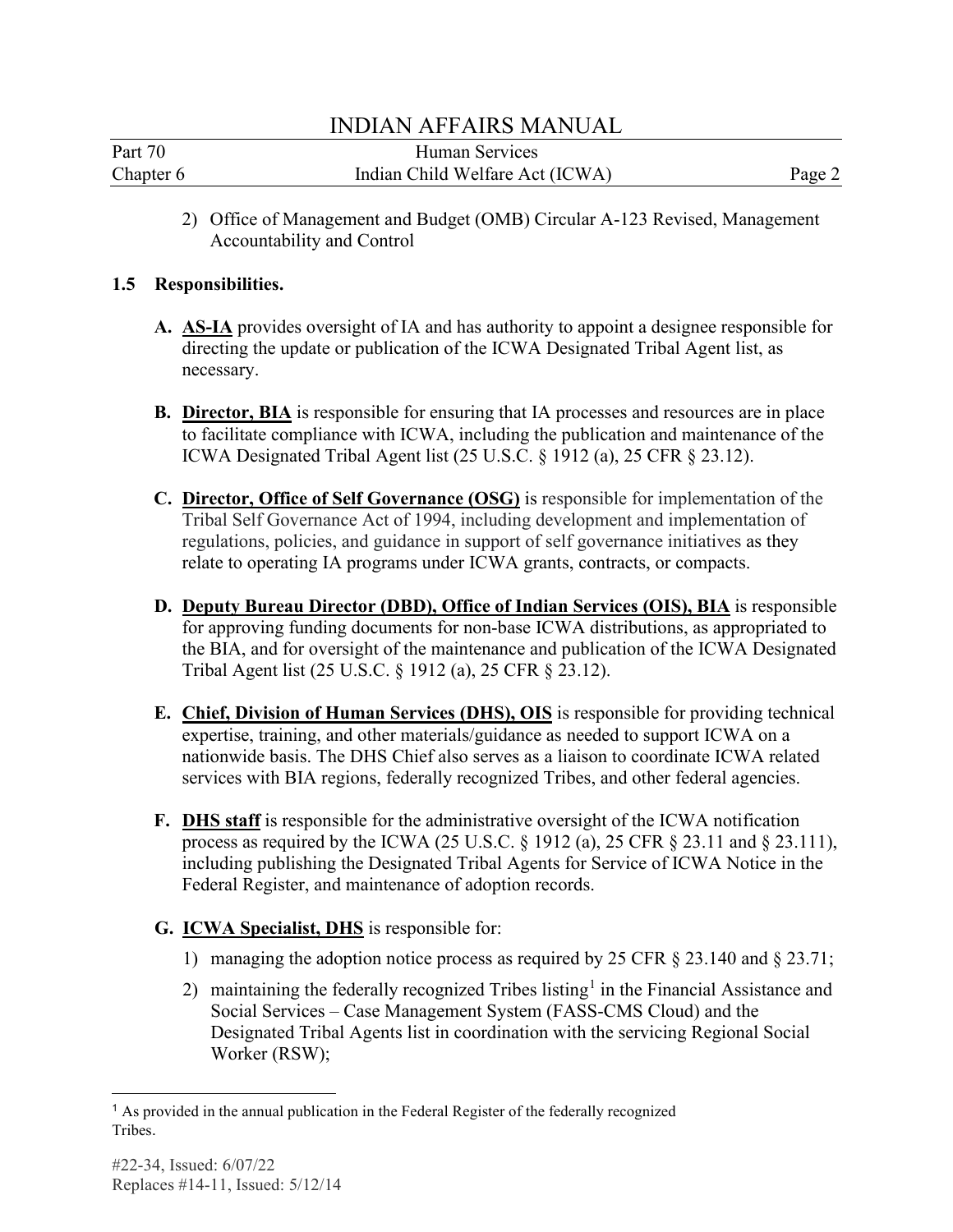|                      |    | <b>INDIAN AFFAIRS MANUAL</b>                                                                                                                                                                                                                                                                                                                                                                                                             |  |
|----------------------|----|------------------------------------------------------------------------------------------------------------------------------------------------------------------------------------------------------------------------------------------------------------------------------------------------------------------------------------------------------------------------------------------------------------------------------------------|--|
| Part 70<br>Chapter 6 |    | <b>Human Services</b><br>Indian Child Welfare Act (ICWA)<br>Page 3                                                                                                                                                                                                                                                                                                                                                                       |  |
|                      |    | 3) responding to requests for assistance from the state and public regarding ICWA;                                                                                                                                                                                                                                                                                                                                                       |  |
|                      | 4) | facilitating the OMB A-123 internal control review process for ICWA programs,<br>including reviewing ICWA files and contract agreements, and offering technical<br>assistance to the Awarding Official Technical Representative (AOTR) for Title I<br>(Self Determination) Tribes on ICWA operations;                                                                                                                                    |  |
|                      |    | 5) serving as the field expert by providing technical assistance and guidance to the<br>BIA's regional and Tribal staff regarding the ICWA;                                                                                                                                                                                                                                                                                              |  |
|                      | 6) | serving as a Team Leader on a wide variety of projects, studies, etc., either as<br>assigned or as independently identified to enhance programs and regulations to<br>ensure program efficiency; and                                                                                                                                                                                                                                     |  |
|                      | 7) | acting as a representative of the BIA to promote working relationships at the<br>national level with federal and state social service agencies to interpret the<br>objectives of the BIA's Indian Child Welfare and Child Protection programs.                                                                                                                                                                                           |  |
|                      |    | H. Regional Director (RD) is responsible for the administration, monitoring, and<br>oversight of DHS programs operated by the BIA in his/her respective region. The RD<br>provides oversight of the RSW in the administration of Title I (Self Determination)<br>Tribal ICWA grant programs in his/her respective region. The RD is also the Officer in<br>Charge (OIC) over Bureau Line Officers and RSWs in his/her respective region. |  |
|                      |    | I. RSW is responsible for administering the ICWA grant process within his/her respective<br>region, and for monitoring Title I (Self Determination) Tribal ICWA programs.<br>Specific responsibilities include:                                                                                                                                                                                                                          |  |
|                      |    | 1) providing technical assistance and training to Title I Tribes, states, local officials,<br>other federal agencies, and the public regarding ICWA compliance as requested:                                                                                                                                                                                                                                                             |  |
|                      |    | 2) conducting annual reviews of Title I Tribal ICWA programs;                                                                                                                                                                                                                                                                                                                                                                            |  |
|                      |    | 3) responding to ICWA Notices and final decrees of adoption notices as required in 25<br>CFR § 23.11 and § 23.111;                                                                                                                                                                                                                                                                                                                       |  |
|                      |    | 4) updating and maintaining the ICWA Designated Tribal Agents list in the FASS-<br>CMS Cloud;                                                                                                                                                                                                                                                                                                                                            |  |
|                      |    | 5) serving as the AOTR for Title I Tribes;                                                                                                                                                                                                                                                                                                                                                                                               |  |
|                      |    | 6) providing a written response to state, county, or local courts within 15 calendar days<br>with a list of Designated Tribal Agents or Tribal ICWA contacts;                                                                                                                                                                                                                                                                            |  |
|                      |    | 7) participating in regular meetings on ICWA referrals; and                                                                                                                                                                                                                                                                                                                                                                              |  |
|                      |    | 8) compiling and submitting the ICWA Quarterly and Annual Reports to IA                                                                                                                                                                                                                                                                                                                                                                  |  |

8) compiling and submitting the ICWA Quarterly and Annual Repor compiling and<br>Headquarters.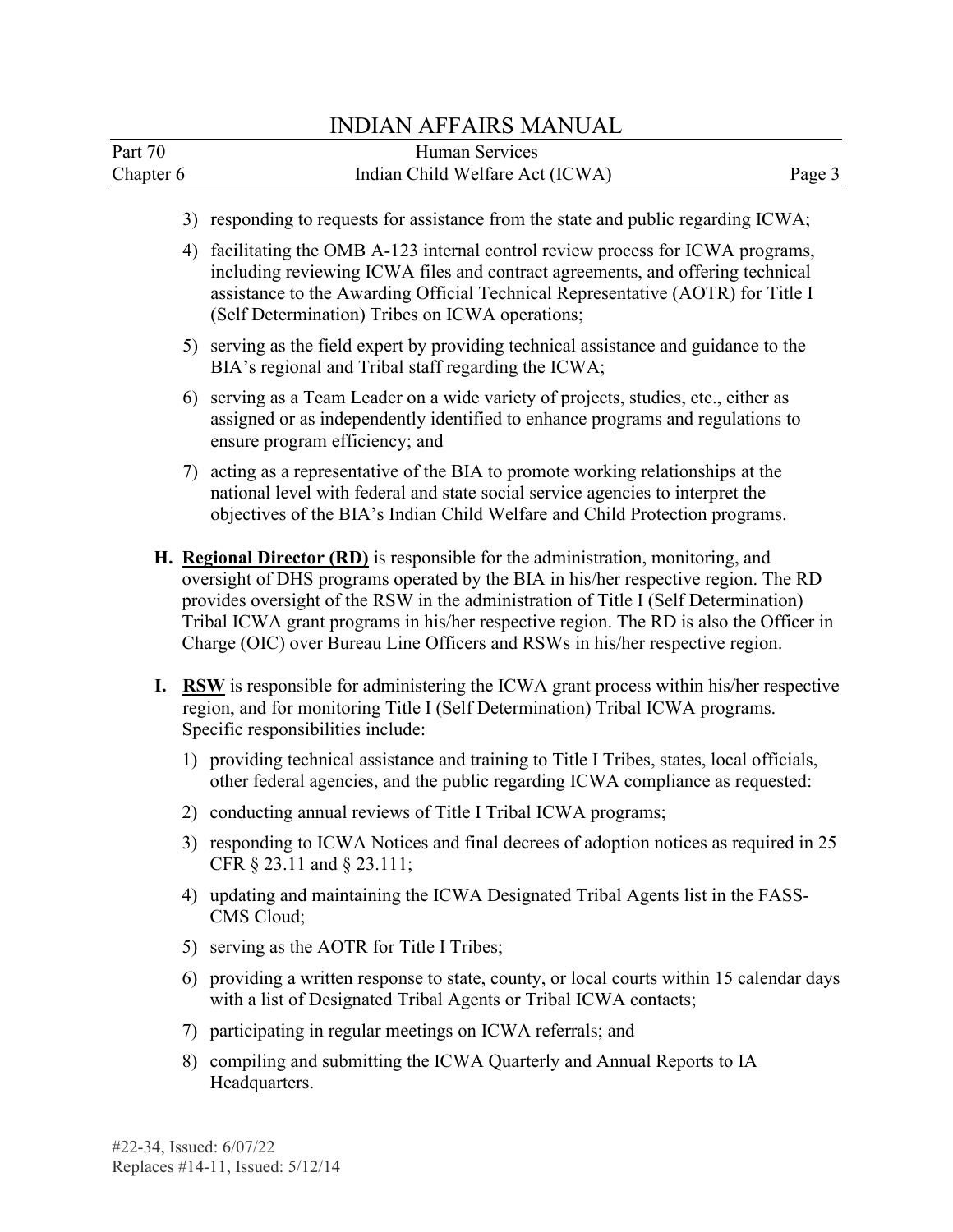| Part 70   | Human Services                  |        |
|-----------|---------------------------------|--------|
| Chapter 6 | Indian Child Welfare Act (ICWA) | Page 4 |

- **1.6 Definitions.** Additional definitions applicable to this chapter are found in 25 CFR 23, Subpart A, § 23.2.
	- **A. ICWA Designated Tribal Agent** is the individual identified in the Federal Register as the Tribal official who serves as the point of contact to receive ICWA notices for the identified Tribe, as described in 25 CFR § 23.12.
	- **B. Financial Assistance and Social Services Case Management System (FASS-CMS Cloud)** is the BIA's comprehensive cloud-based case management system for the FASS, Individual Indian Money (IIM), and ICWA programs. The FASS-CMS Cloud maintains the contact information for each federally recognized Tribe's ICWA Designated Tribal Agent.

## **1.7 Standards, Requirements, and Procedures.**

 service of notice of ICWA proceedings. The purpose of the ICWA Designated Tribal The OIS, DHS serves as the point of contact for other social service agencies that are responsible for child protection, placement, and services to Indian children, and is responsible for updating and publishing in the Federal Register (as necessary) the names and addresses of the designated Tribal agents (i.e., the ICWA Designated Tribal Agent list of a designated federally recognized Tribe) in accordance with 25 CFR 23.12. The ICWA regulations provide that Tribes can designate an agent other than a Tribal Chairperson for Agents list is to provide contact information of the person(s) authorized by a Tribe for service of notice of an Indian child custody proceeding, or in any case where a party is seeking to place an Indian child in foster care or to terminate parental rights. In these situations, the Tribe must be notified or informed of its right to intervene (25 U.S.C. § 1912 (a)).

Additional information regarding ICWA can be found on the BIA's ICWA website: [https://www.bia.gov/bia/ois/dhs/icwa.](https://www.bia.gov/bia/ois/dhs/icwa) The following standards, requirements, and procedures also apply:

## **A. Appointment of Counsel**

Payment of appointed counsel in state Indian child custody proceedings is authorized by section 102(b) of the ICWA (25 U.S.C. § 1912; 25 CFR § 23.13), subject to available funding. The servicing regional office provides oversight for payment of appointed counsel where eligible.

# **B. Confidentiality of Records**

Department employees are required to adhere to the provisions of the Privacy Act and the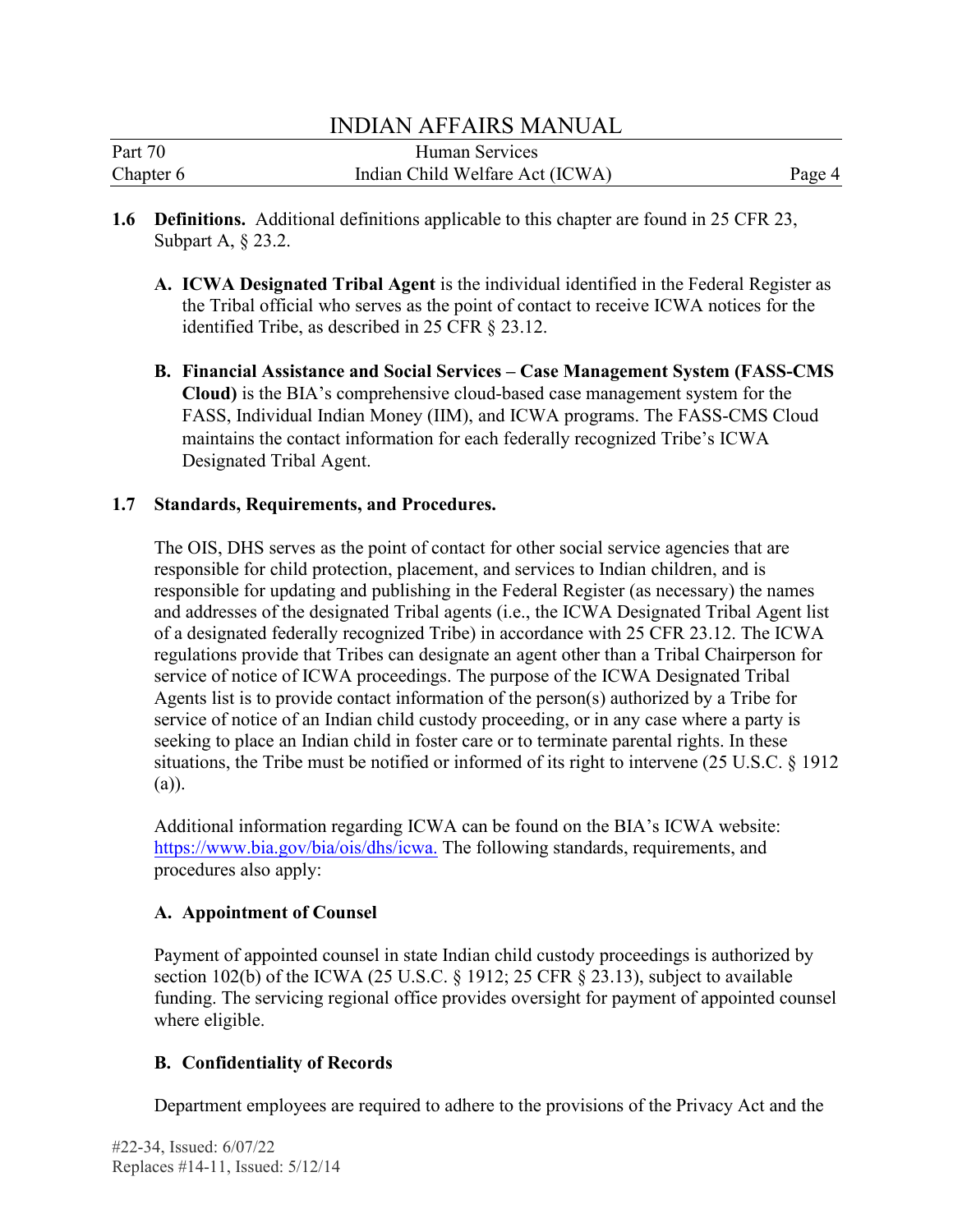| Part 70   | Human Services                  |        |
|-----------|---------------------------------|--------|
| Chapter 6 | Indian Child Welfare Act (ICWA) | Page 5 |

 concerning their client and must not disclose information concerning their clients or cases unless requested by an authorized BIA official or as required by law. Freedom of Information Act. Employees must safeguard confidential information

## **C. Electronic ICWA Designated Tribal Agent List**

when notification changes occur at the Tribal level. The information is then used to: The ICWA Designated Tribal Agent list is maintained electronically in the FASS-CMS Cloud. This allows the RSWs to update the designated Tribal Agents' contact information 1) prepare the Designated Tribal Agents for Service of Notice publication for the Federal Register, and 2) to make the listing available electronically on the BIA.gov website. The list is electronically transferred each quarter to the BIA ICWA website here: <https://www.bia.gov/bia/ois/dhs/icwa>

Procedures for RSWs in creating and maintaining the ICWA Designated Tribal Agent list are as follows:

Step 1: Check the FASS-CMS Cloud to verify if the Tribe is listed in the system. If the Tribe is listed, proceed to Step 2 below. If the Tribe is not listed, follow these procedures:

- 1. The RSW will notify the ICWA Specialist at IA Headquarters that a Tribe needs to be created in the FASS-CMS Cloud. The ICWA Specialist with system administrative authorization will create a Tribe in the FASS-CMS Cloud if it is a federally recognized Tribe.
- 2. Prior to creating the Tribal record, the ICWA Specialist must first verify that the Tribe is included in the BIA's current list of federally recognized Tribes. This list is updated as necessary and published in the Federal Register by January 30th of each year. If questions remain, a referral will be made to the OIS, Division of Tribal Government to confirm in writing that the Tribe is, or is not, on the BIA's annual list of federally recognized Indian Tribes.

If it is determined that the Tribe is not a federally recognized Tribe, the ICWA Specialist will advise the servicing RSW of the finding.

 3. Once verification as a federally recognized Tribe is obtained, then the Tribal record is created. Once the record is created, the ICWA Specialist will contact the RSW to inform him/her that he/she can enter the Tribe's ICWA Designated Tribal Agent's contact information in the system.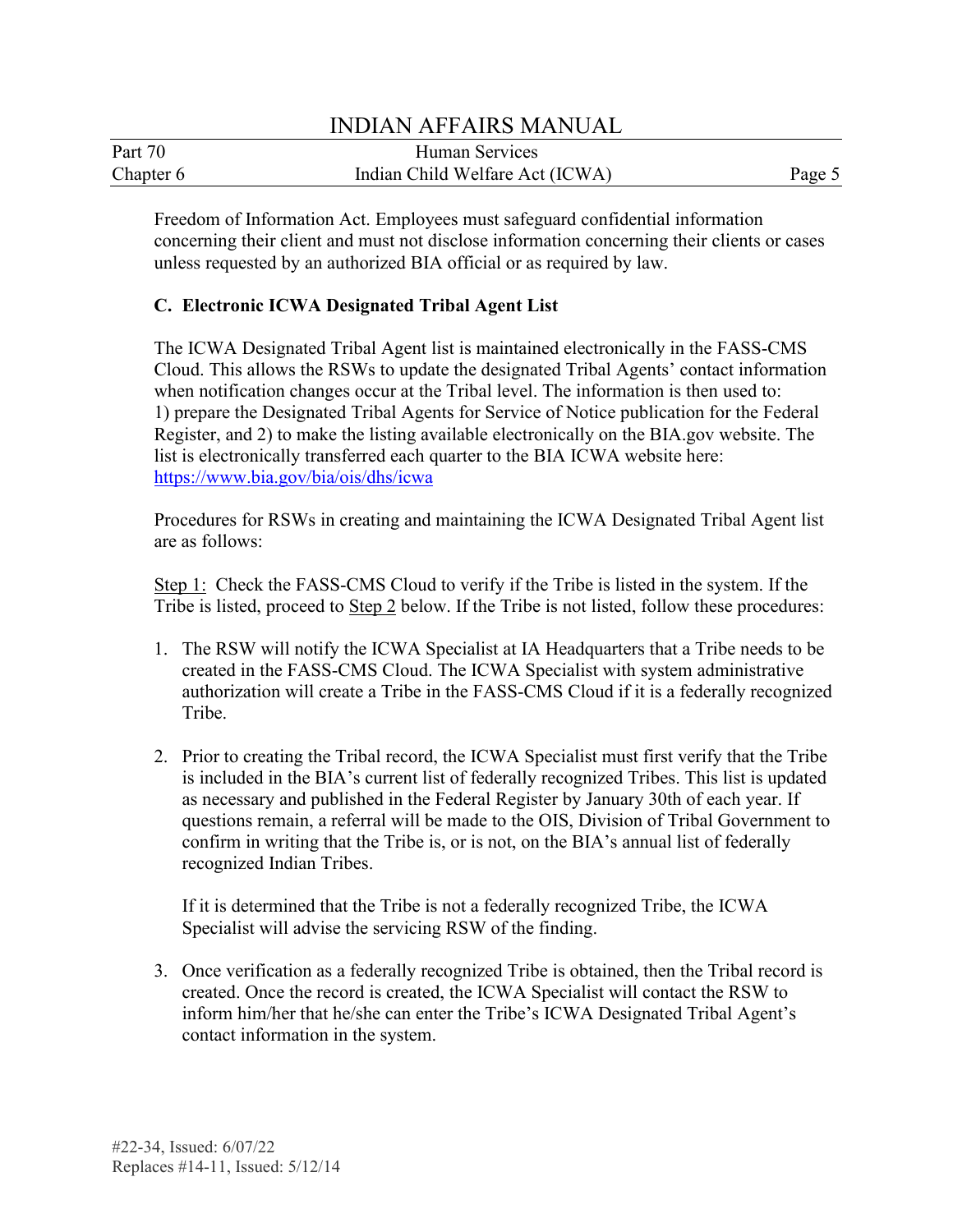| Part 70   | Human Services                  |        |
|-----------|---------------------------------|--------|
| Chapter 6 | Indian Child Welfare Act (ICWA) | Page 6 |

Step 2: Create and/or update the ICWA Designated Tribal Agent information for the Tribe's entry in FASS-CMS Cloud.

- information that he/she obtained from the appropriate Tribal official regarding the 1. After a Tribe's entry is created or found in FASS-CMS Cloud, the RSW enters the Tribe's ICWA Designated Tribal Agent(s). The following information should be collected and updated in the system:
	- Name of the ICWA Designated Tribal Agent
	- Title of ICWA Designated Tribal Agent
	- Physical Address
	- Mailing Address
	- Email Address
	- Phone Number
	- Fax Number
- 2. On a quarterly basis, the ICWA Specialist will email the RSW (with a cc: to the appropriate BIA RD) regarding the requirement to update the ICWA Designated Tribal Agents' information. The RSW must complete the updates in the FASS-CMS Cloud by December 31, March 31, June 30, and September 30 of each calendar year.

If a Tribe does not provide its ICWA Designated Tribal Agent contact information or there are no updates needed by the quarterly timeframe(s), the BIA will use the previous ICWA Designated Tribal Agent information submitted by the Tribe or the information found in the Tribal Leaders Directory, which will include the Tribal Chairperson as the ICWA Designated Tribal Agent.

Step 3: Transfer the electronic ICWA Designated Tribal Agent list to the BIA.gov website and create the ICWA Designated Tribal Agent List for Federal Register publication.

- 1. The ICWA Specialist will export and review the ICWA Designated Tribal Agents list from the FASS-CMS Cloud quarterly. This will occur on the following dates each calendar year: January  $15<sup>th</sup>$ , April  $15<sup>th</sup>$ , July  $15<sup>th</sup>$ , and October 15.
- Designated Tribal Agents list to the IA Office of Information Management and 2. The ICWA Specialist is also responsible for coordinating the submission of the ICWA Technology (OIMT) for electronic transfer to the BIA website. Before it is submitted, the ICWA Specialist will compare the federally recognized Tribal entities in the FASS-CMS Cloud with the BIA's annual list of federally recognized Tribes. The ICWA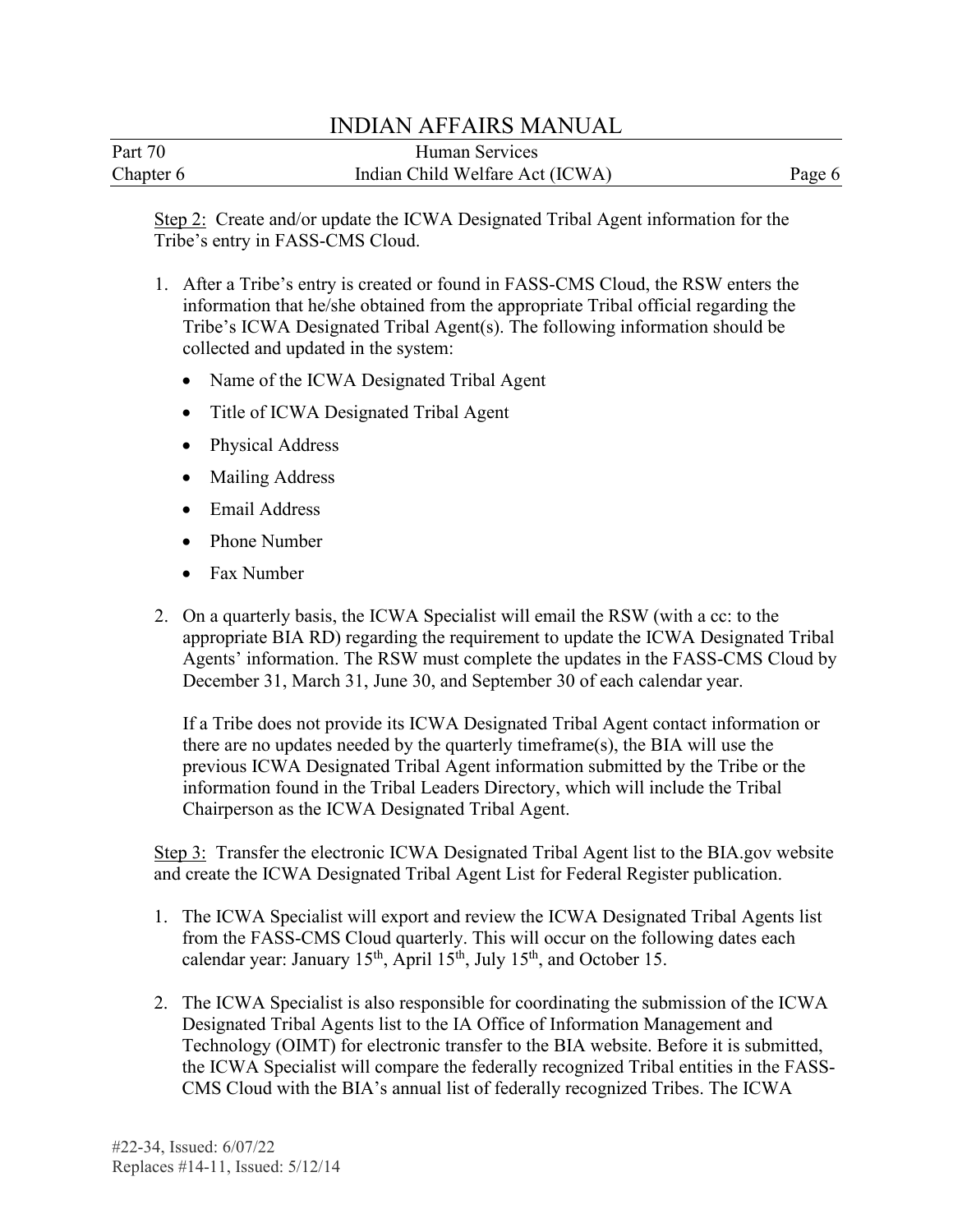#### Part 70 Chapter 6 INDIAN AFFAIRS MANUAL Human Services Indian Child Welfare Act (ICWA) Page 7

 Specialist will make any necessary corrections in the FASS-CMS Cloud to ensure the titles of the federally recognized Tribes in the FASS-CMS Cloud match the titles in the BIA's annual list of federally recognized Tribes.

- 3. The ICWA Specialist will upload the final listing of the ICWA Designed Tribal Agents for Federal Register publication into the Document Tracking System (DTS) for management's review. This will be completed on or before January 30th each calendar year.
- 4. Once any updates to the ICWA Designated Tribal Agent list are approved by BIA senior management, the ICWA Specialist is responsible for working with the BIA's web content team to request an electronic transfer of the listing to the BIA.gov website. The ICWA Specialist will ensure that the listing is transferred within 30 days.

# **D. BIA Responsibilities for ICWA Notices (25 CFR § 23.11(a) - (c), 25 CFR § 23.111(e))**

 Indian custodian or Tribe are known, the party seeking the foster care placement of, or ICWA Notice). In addition, copies of ICWA Notices must be sent to the appropriate RD In any involuntary proceeding in a state court where the court knows or has reason to know that an Indian child is involved, and where the identity and location of the child's parent or termination of parental rights to, an Indian child, must directly notify the parents, the Indian custodians, and the child's Tribe by registered or certified mail with return receipt requested, of the pending child custody proceedings and their right of intervention (i.e., listed at CFR § 23.11 (a)-(b). No BIA response is required when a copy of an ICWA Notice is received under 25 CFR § 23.11(a)-(b).

 parents, the child's Indian custodian, or the Tribe(s) in which the child is a member or certified/registered ICWA Notice. Depending on whether the RSW is able to locate the was unable to locate any relevant parties or that additional time is needed to complete the If, however, the RSW receives an ICWA Notice but the identity or location of the child's eligible for membership is unknown, the RSW must respond within 15 days of receipt of a relevant parties, the response may be either: 1) notice to the child's parent, Indian custodian, or Tribe, with a copy to the court; or 2) notice informing the court that the BIA verification or search as required in 25 CFR § 23.11(c) (d), and 25.23.111 (e).

ICWA Notices must be sent to, and responded to, by the appropriate RD as listed in CFR § 23.11 by registered or certified mail, return receipt, or personal delivery. ICWA Notices received by a region, RSW, or designee who is not designated to respond according to 25 CFR § 22.11(a)-(b) will be disposed of if FASS-CMS documentation verifies the appropriate BIA region has received it. If there is no documentation in FASS-Cloud of the ICWA Notice, the receiving RSW will forward it to the serving region or designee. Current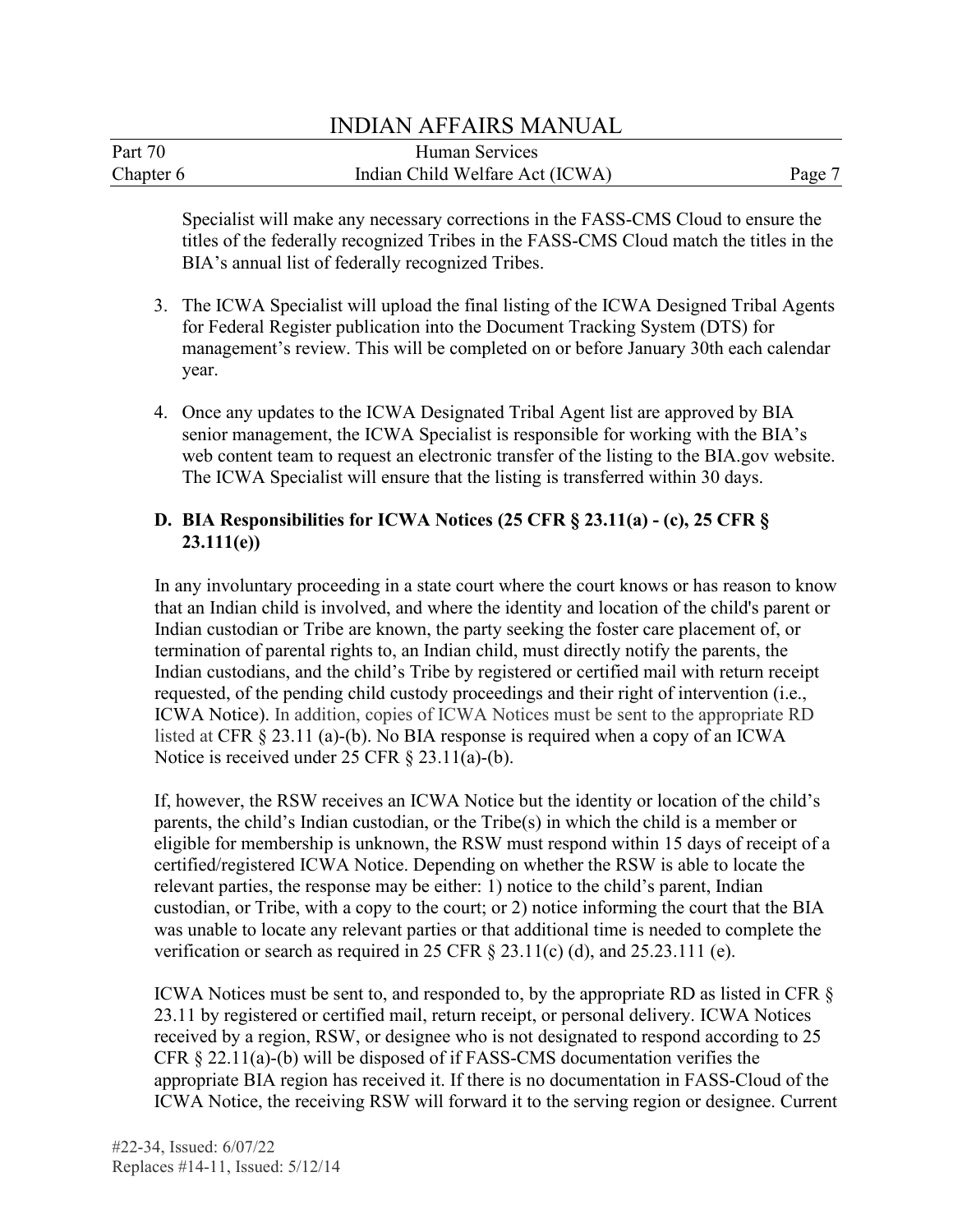| Part 70   | Human Services                  |        |
|-----------|---------------------------------|--------|
| Chapter 6 | Indian Child Welfare Act (ICWA) | Page 8 |

addresses for BIA regions can be located at [https://www.bia.gov/bia/ois/dhs/icwa.](https://www.bia.gov/bia/ois/dhs/icwa) If the ICWA Notice is a duplicate, as verified by FASS-CMS Cloud documentation, it may be disposed of.

 have been established for BIA to document its assistance with an ICWA Notice. The In the FASS-CMS Cloud system, "No Response Required" and "15 Day Response" tabs servicing BIA RSWs should adhere to the following guidelines when assisting requestors with ICWA Notices:

## 1. 15 Day Response Required (25 CFR § 23.11 Notice (c) and 25 CFR § 23.111 (e))

 RSW will make reasonable documented efforts to locate and notify the child's Tribe, If the party seeking foster care placement or termination of parental rights submits an ICWA Notice to BIA but cannot ascertain the child's Tribe, parent, or Indian custodian, the parent, or Indian custodian.

If the RSW is able to locate the relevant parties within 15 days of receipt of the certified/registered ICWA Notice, the RSW will notify the child's Tribe, parent, or Indian custodian, with a copy to the court.

If, after reasonable efforts, the RSW is unable to verify the child's status, the RSW will respond to the ICWA Notice requestor with a written request for any of the following information:

- A family tree that shows who in the family has Tribal membership or citizenship.
- Information about the child or family receiving services or funds (such as per capita, trust funds, etc.) from a Tribal or Indian organization, the BIA, or the Indian Health Services (IHS), or if they have been involved with a Tribal court matter. Please list the name of the organization and include the Tribe's name, and/or state in which the Tribe or organization is located.
- • Information about the child or family currently living (or previously lived) on or near a reservation in the United States, Tribal community, or on Tribal lands.
- Copy of a Tribal enrollment card, Tribal descendant card, or Certification of Degree of Indian Blood (CDIB) belonging to the child and/or the child's parents.
- Basic information about the child if known, including but not limited to:
	- o Full name and nicknames
	- o Date of birth, birthplace

 #22-34, Issued: 6/07/22 Replaces #14-11, Issued: 5/12/14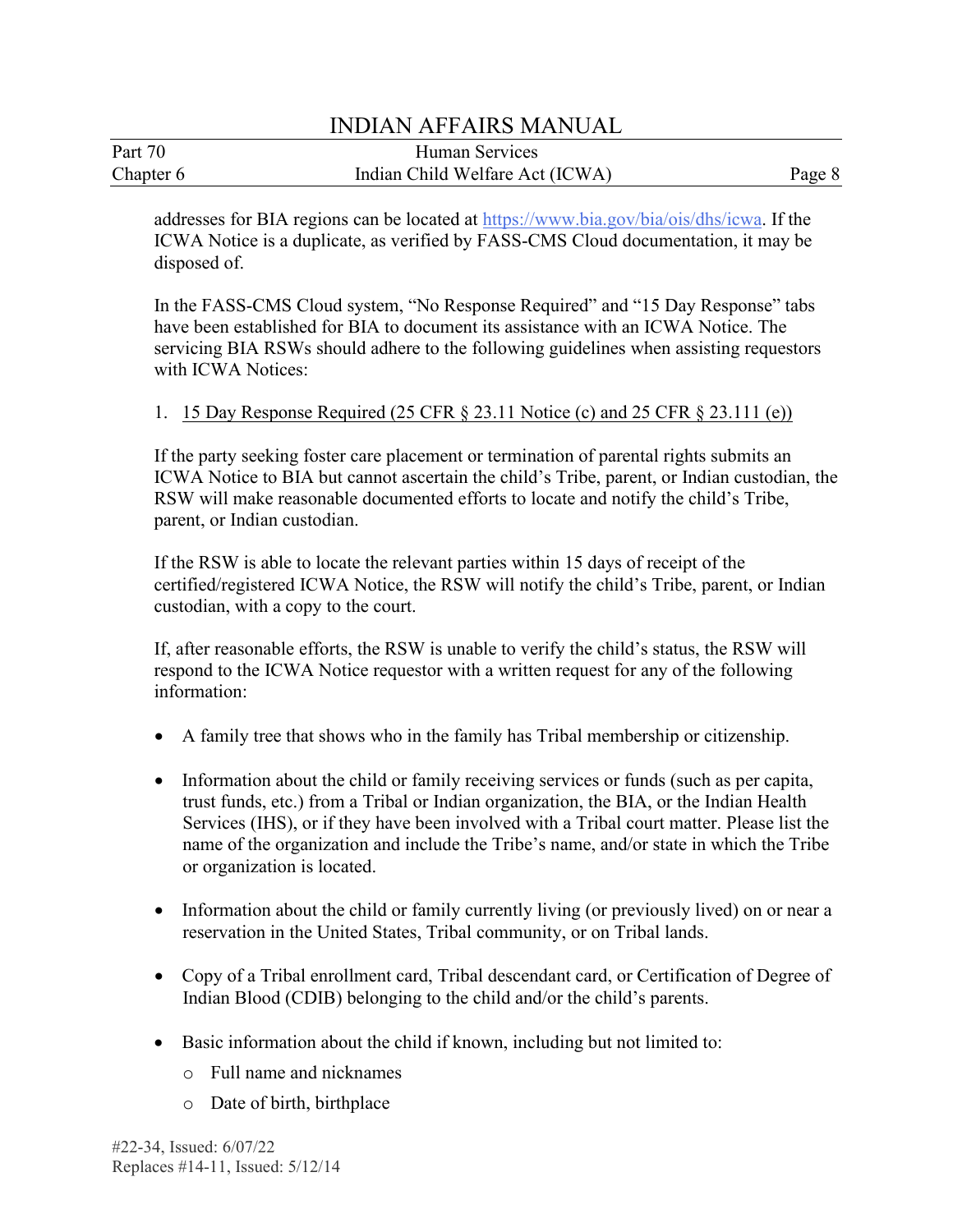| Part 70   | Human Services                  |        |
|-----------|---------------------------------|--------|
| Chapter 6 | Indian Child Welfare Act (ICWA) | Page 9 |

- o Current and previous addresses
- o Names of individuals residing in the same home
- o School records and/or medical records
- o Any other information which may help identify the child (i.e., correspondence from a Tribe or Tribal Organization)

After the request for additional information is mailed, the servicing RSW's research efforts are considered complete per 25 CFR § 23.11(c) unless additional information is received from the requestor. The RSW must complete all research efforts, even if it will not occur before the child custody proceeding begins.

verification or search. If the RSW is unable to verify the child's status or is unable to locate the child's parents, Tribe, or Indian custodian within 15 days of receipt of the ICWA Notice, the RSW will inform the court and state how much more time, if any, is needed to complete the

If the RSW is successful in locating the child's Tribe or affiliated Tribe, parent, or Indian custodian, the RSW must notify in writing all relevant parties per 25 CFR § 23.11(c).

The RSW's research efforts should be logged in the FASS-CMS Cloud system under response type "15 Day Response". When using the "15 Day Response" tab, a written response from the servicing RSW to the requestor must be mailed within 15 days of receiving the ICWA Notice. ICWA Notices falling under the "15 Day Response" type must be filed according to the Departments Record Schedule.

### 2. No Response Required (25 CFR 23.11(a)-(b))

The RSW, as designated by the RD, is responsible for receiving and reviewing the ICWA Notice to determine if a response is required.

 23.11. Upon verification that notice was properly made to the relevant parties, the ICWA When the appropriate RSW receives the ICWA Notice copy, he/she must verify that the child(s) Tribe, parent, or Indian custodian were properly notified as required by 25 CFR § Notice will be logged into the FASS-CMS Cloud system under the "No Response Required" tab. Any questions regarding records retention should be directed to IA Records Management Officer.

 When a BIA employee (not an RSW) receives a written ICWA Notice, the BIA recipient is to direct the requestor or the documents to the appropriate RSW. The list of RSWs designated to receive ICWA Notices is documented here: [https://www.bia.gov/bia/ois/dhs/icwa.](https://www.bia.gov/bia/ois/dhs/icwa)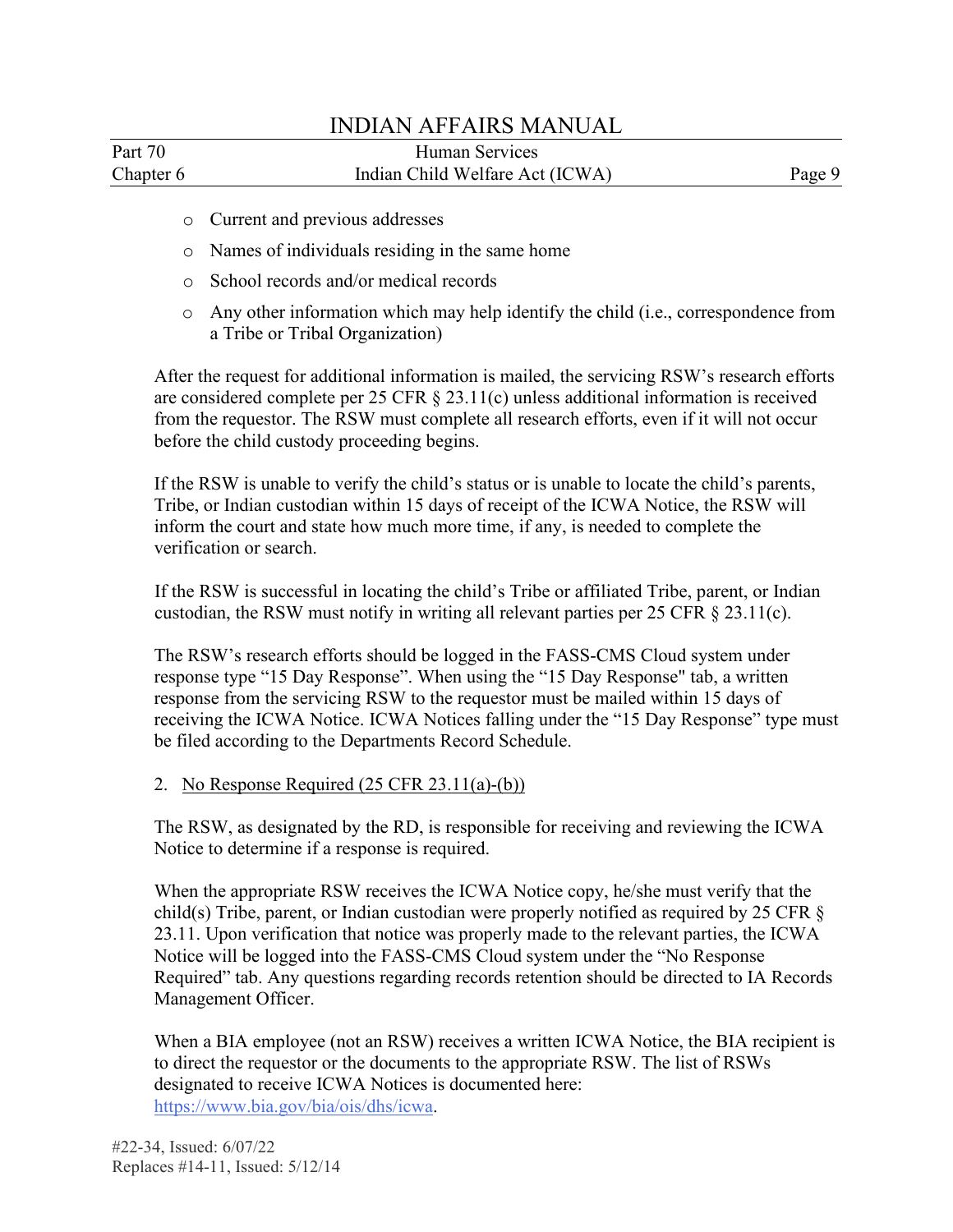## 3. Acknowledgement of Requests for Assistance (25 CFR § 23.11(d))

 accompanying ICWA Notice, in which case the RSW must make a reasonable attempt to FASS-CMS Cloud system under "Acknowledgement." The BIA also receives requests for assistance pursuant to 25 CFR  $\S$  23.11(d) without an identify and locate the child's Tribe, parents, or Indian custodian. Because such requests are not made in connection with an ICWA Notice, they are not subject to the 15 day response requirement set forth in 25 CFR § 23.11(c), and must be documented in the

The servicing RSW should take the following actions:

- servicing RSW can then provide the requestor with a list of all Tribes associated with or • Use the FASS-CMS Cloud or ICWA website to type in the Tribe's name; the system will bring up all Tribes closely associated, attached, or connected to that Tribe. The affiliated with the identified Tribe, and information on their ICWA Designated Tribal Agent(s).
- Advise the requestor to send a certified/registered ICWA Notice to all affiliated or associated Tribes with a copy to the appropriate BIA region by registered or certified mail with return receipt requested.
- 4. Procedures for ICWA Notice Retention of Records

 management should go to the IA Records Management Officer. It is the responsibility of each BIA regional office to determine if the ICWA Notices it receives meet ICWA eligibility according to federal guidelines (25 CFR 23.2), and whether the document is a record to retain or be disposed. Any questions regarding records

 When the BIA regional office receives an ICWA Notice that meets the statutory definition requirements. Any questions regarding records retention should go to the IA Record of ICWA, that document falls under the records retention policy. As the direct recipient of an ICWA Notice, the BIA regional office is the federal office with primary responsibility for maintaining the ICWA Notice in compliance with established recordkeeping Management Officer.

It is the responsibility of the RSWs to distinguish the record from or non-record status of documentary material subject to Destruction of Records and Non-records Policy since RSWs are designated to receive and review ICWA Notices on behalf of their appropriate RD. Listed below are guidelines to assist the RSWs in making this determination:

• **Substantiated**: Substantiated means the ICWA Notice provides sufficient supporting evidence to prove ICWA eligibility according to 25 CFR § 23.2. Questions on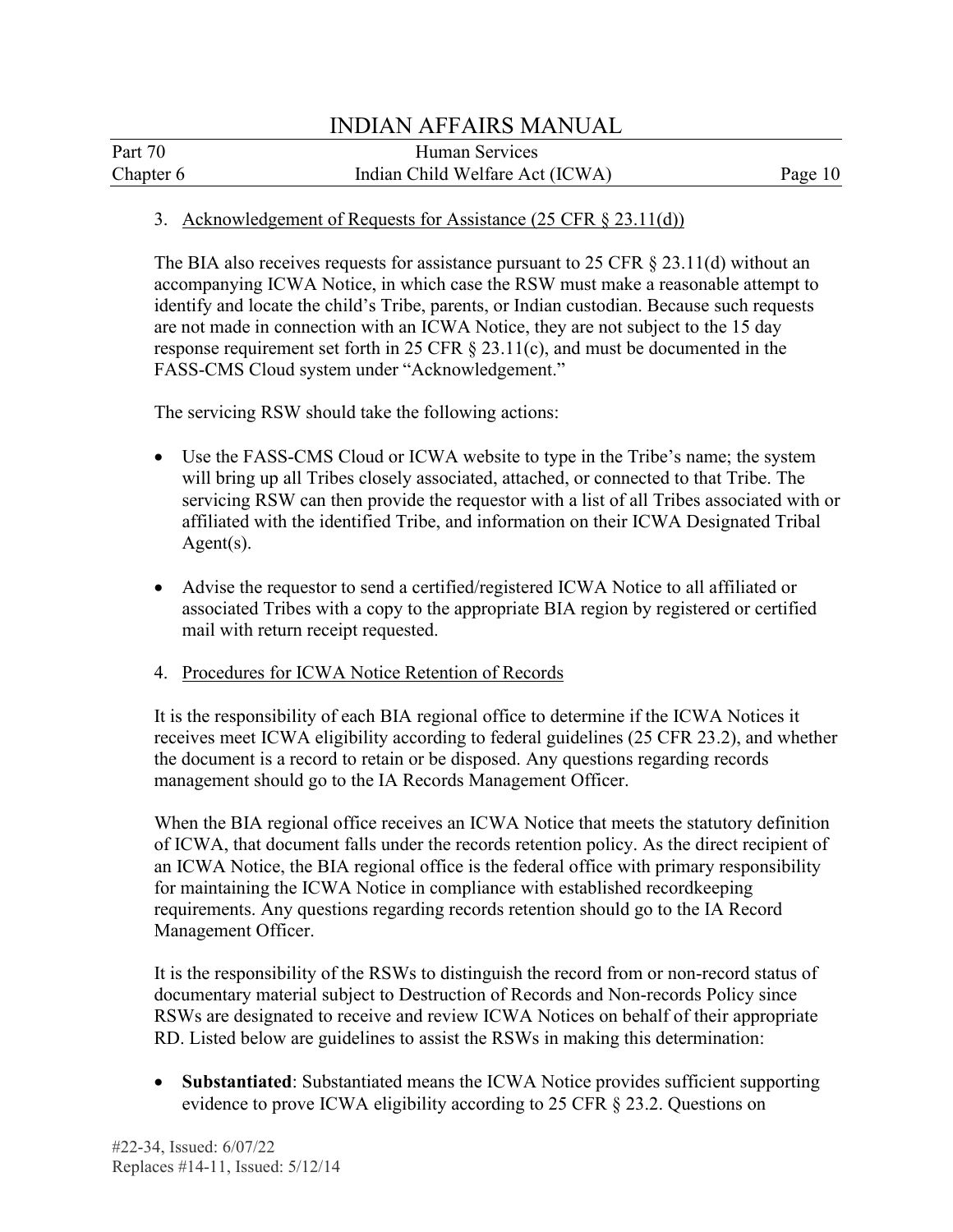| Part 70   | Human Services                  |         |
|-----------|---------------------------------|---------|
| Chapter 6 | Indian Child Welfare Act (ICWA) | Page 11 |

 Required." substantiated ICWA Notices and records retention filing according to policy should be referred to the IA Records Management Officer. The information should be entered into the FASS-CMS Cloud under sub-grids ICWA Children, ICWA Requestor, and ICWA Notices. If the ICWA Notice is a copy, the response type will be "No Response

- **Unsubstantiated**: The ICWA Notice has no supporting evidence that the child is:
	- o A member of or citizen of an Indian Tribe; or
	- o Is eligible for membership or citizenship in an Indian Tribe and is the biological child of a member/citizen of and Indian Tribe (25 CFR § 23.2).

 Unsubstantiated ICWA Notices where it is determined the child is ineligible for ICWA 'non-records' and handled according to guidance from the IA Records Management are not to be added in the FASS-CMS Cloud. They should be determined as being Officer. However, if the servicing region aided as required in 25 CFR § 23.111(e), the assistance provided should be documented in FASS-CMS Cloud for future reference.

5. Procedures for ICWA Adoption Records

There are three types of adoption records:

- 1) **ICWA Inquiry**: An Indian child welfare inquiry is when an RSW receives inquiries from state or private agencies requesting information regarding Tribal membership or possible Tribal membership of a child(ren) or parent(s) to determine the applicability of the ICWA for adoption.
- 2) **ICWA Petition for Adoption**: This is an ICWA notification record from the state or a private agency notifying the Tribe and sending a copy to the BIA regional office of a petition for adoption of an eligible, or possibly eligible, servicing child subject to ICWA.
- 3) **Indian Adoption Record**: This is a file that includes the final adoption decree, name and Tribal affiliation of the child, name and addresses of the biological parents, the identity of any agency having files or information relating to the adoptive placement, and any affidavits relating to the adoption.

The servicing RSW will review and respond to all Indian Child Welfare inquiries and ICWA notification records received on adoptions of substantiated ICWA eligible children. If a response is required, the servicing RSW will do so using the ICWA Notice procedures outlined in this policy under section D. BIA Responsibilities for ICWA Notices (25 CFR § 23.11(a) - (c), 25 C.F.R. § 23.111(e)).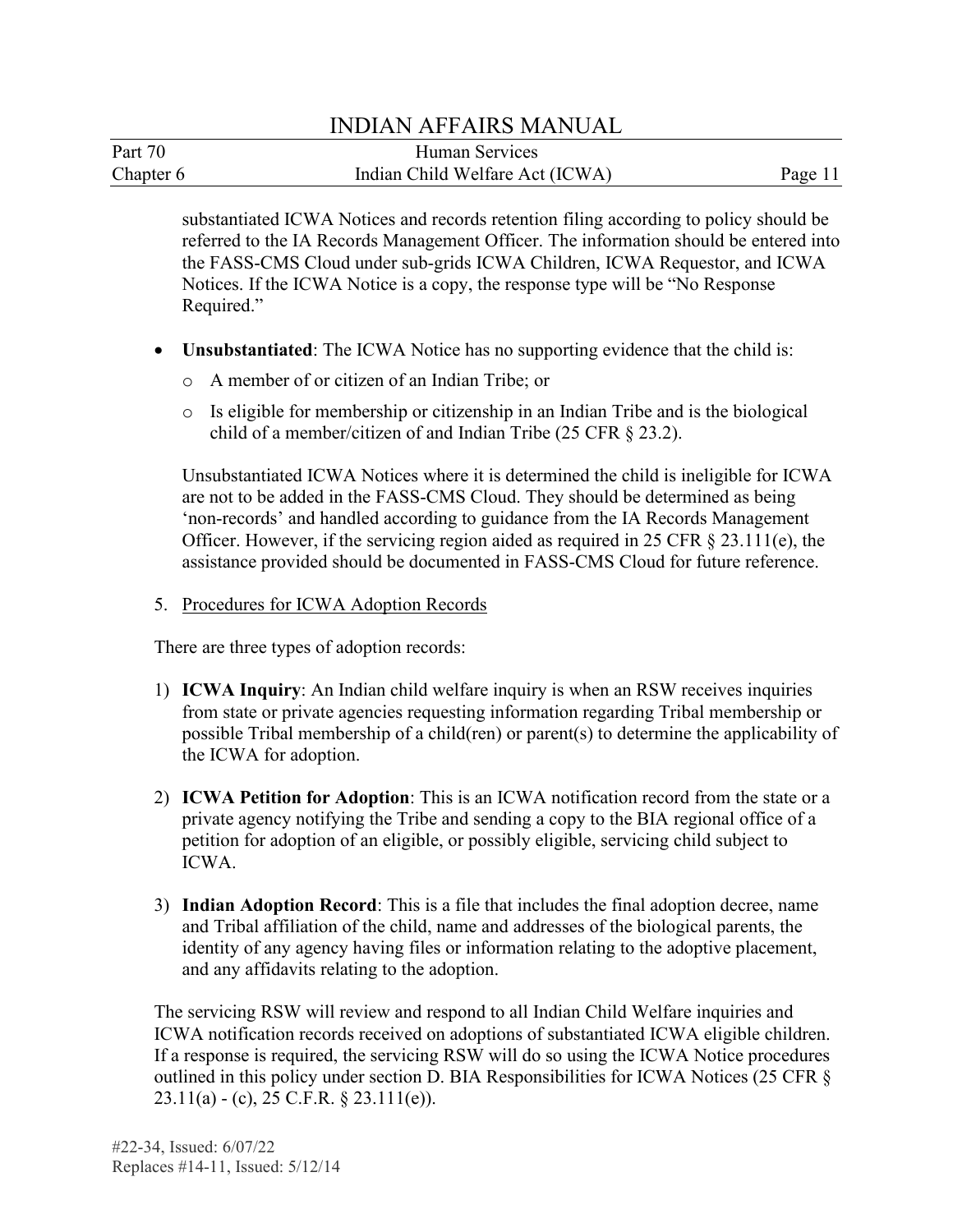| Part 70   | Human Services                  |         |
|-----------|---------------------------------|---------|
| Chapter 6 | Indian Child Welfare Act (ICWA) | Page 12 |

IA Headquarters will keep on file all adoption decree records (files) in accordance with the approved policies and 25 CFR § 23.140. No response is required for an adoption decree.

Any state court entering a final adoption decree or order in any voluntary or involuntary child adoption placement must furnish a copy of the decree or order within 30 days to the following address as listed in 25 CFR § 23.140:

> Bureau of Indian Affairs, Chief, Division of Human Services 1849 C. Street, N.W., MS-3645-MIB, Washington, D.C. 20240

The state court must mail it to this address marking the envelope "Confidential." Sending an adoption decree by email to the BIA is unacceptable.

 If the RSW or a BIA employee (not an RSW) receives an adoption decree from the state, he/she will mail it to the OIS DHS using the same process listed above. If the RSW receives a document as defined as an "Indian Adoption Record," the record will be kept at IA Headquarters per 25CFR § 23.140. ICWA adoption inquiries and petition files should remain at the region. Any questions on maintenance of the adoption decrees should be directed to the IA Record Management Officer.

## **1.8 Reports and Forms.**

 1) Title I and Title IV Tribes/Tribal organizations receiving ICWA funding under ICWA [forms/online-forms](https://www.bia.gov/policy-forms/online-forms) (click on the tab labeled "IA Paperwork Reduction Act (PRA) are required to complete the Indian Child Welfare Quarterly and Annual Report (OMB Form 1076-0131). This report is found on the webpage: [https://www.bia.gov/policy-](https://www.bia.gov/policy-forms/online-forms)Forms").

One of the purposes of the ICWA Quarterly and Annual Report is to provide data on the number of notices received by Tribes on potential ICWA cases, and the services provided to ICWA identified children and their families. The AOTR for the ICWA contracts in each region is responsible for on-site monitoring for compliance, reviewing reports submitted, compiling data from the reports, and ensuring the data and reports are submitted to IA Headquarters in a timely manner.

- Register as necessary once management clearance is obtained. 2) The BIA will coordinate with the IA Office of Regulatory Affairs & Collaborative Action (RACA) to publish the ICWA Designated Tribal Agent list in the Federal
- 3) The Indian Affairs Performance Measurement Standards (IA-PMS) quarterly report includes measures on all ICWA Notices received at BIA offices for which a response is